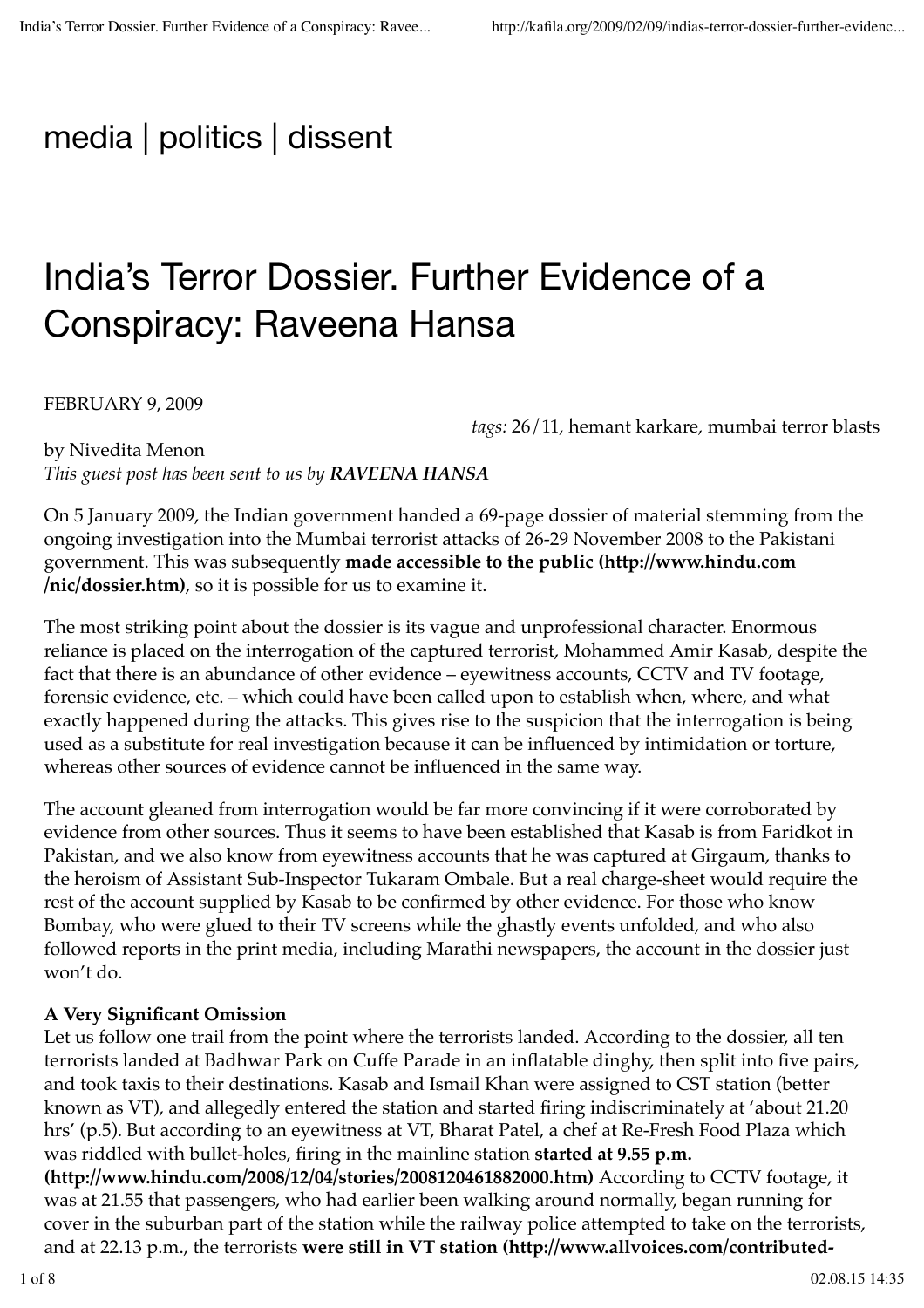**news/1950266-see-cctv-of-chhatrapati-shivaji-terminus-cst-terrorist-attack-at-mumba)**. Motorman O.M.Palli said, 'I heard the last bullet sound at 10.32,' and when asked how he could be so sure of the time, replied, 'I am a motorman; **I keep time by the seconds' (http://www.hinduonnet.com/fline /fl2526/stories/20090102252602800.htm)**. So why does the dossier prepone the assault by 35 minutes, when there is evidence which enables us to establish its timing far more precisely?

VT station opens onto Dadabhai Naoroji (DN) Road, which runs northwards parallel to the railway tracks and becomes Mohammed Ali Road; Mahapalika Marg begins in front of VT, going off DN Road to the northwest. Travelling from VT along Mahapalika Marg, one passes, on the right, the Municipal Corporation buildings, the Esplanade Metropolitan Magistrate's Court, Cama Hospital, and St. Xavier's College; it then carries on to Metro Junction. The third side of the triangle is constituted by Lokmanya Tilak Marg, on which the Police Headquarters is located, which runs between Metro Junction and Mohammed Ali Road. However, a large part of the triangle is occupied by a police complex, including police residential quarters. Running between DN Road and Mahapalika Marg is a lane, at least part of which is named Badaruddin Tyabji Marg, which goes off DN Road opposite the middle of VT station, turns right, going past the back of the Esplanade court and Cama Hospital on the left, then some distance further passes the CID Special Branch Building which houses the Foreigners' Regional Registration Office (the southernmost part of the large and sprawling police complex) on the right, turns sharp left, passes the side of St Xavier's College on the left, and exits onto Mahapalika Marg. It is important to **keep this geography in mind (http://maps.google.com/maps?hl=en&q=badaruddin%20tyabji%20marg&um=1&ie=UTF-8&sa=N&tab=wl)**when assessing the account in the dossier. (The link takes you to a map of the US, and asks, 'Did you mean: Badaruddin Tyabji Marg… etc.' If you click on this link you go to the correct map.)

The dossier continues, 'They left the station, crossed an over-bridge and fled into a lane towards Cama hospital. Near Cama hospital they were challenged by a police team and there was an exchange of fire. As they exited the lane, they fired on a police vehicle carrying three senior police officers and four policemen' (p.6). The reader of this account is being asked to believe that Kasab and his colleague were involved in two encounters, presumably survived the first to be able to engage in the second, and that these encounters occurred in relatively quick succession. Prima facie, none of this sounds credible. In fact, what the dossier has done is to transpose an incident that occurred in Cama Hospital to the area just outside the hospital, in the lane at the back. What happened in Cama Hospital for Women and Children is that two Marathi-speaking terrorists armed with AK-47s and grenades killed two guards and spared a third who was in civilian dress and **begged for his life (http://www.twocircles.net/2008nov29/mumbai\_attack\_terrorists\_spoke\_marathi.html)**(See also Maharashtra Times and Navakaal of 29/12/2008), and then made a beeline for the terrace of the hospital, taking the **liftman Tikhe with them (http://www.monstersandcritics.com/news/southasia /news/article\_1445785.php/SIDEBAR\_Hospital\_staffer\_recounts\_escape\_from\_terrorists\_)**. After 15-30 minutes, a police party led by officer Sadanand Date arrived, was taken up to the 6th floor (which had no wards and was therefore empty at night) by another guard, Ghegadamal, after which a fierce battle ensued for 30-45 minutes, during which Date was seriously injured and **two policemen died (http://spoonfeedin.blogspot.com/2008/12/india-mumbai-attackscama-staff-rose-to.html)**.

The fact that an incident took place in Cama Hospital involving two Marathi-speaking attackers, and that this was widely reported in the papers, would obviously be a source of embarrassment if the dossier is bent on showing that the terror attacks of late November involved only Pakistani nationals. Presumably that is why this whole sequence of events (in Cama Hospital) has been omitted from the dossier? In fact, this omission raises several other questions. First and foremost, who were these Marathi-speaking terrorists, why were they in Cama Hospital, and what happened to them afterwards?

Second, and no less important, is the question asked by Minority Affairs Minister A.R.Antulay: if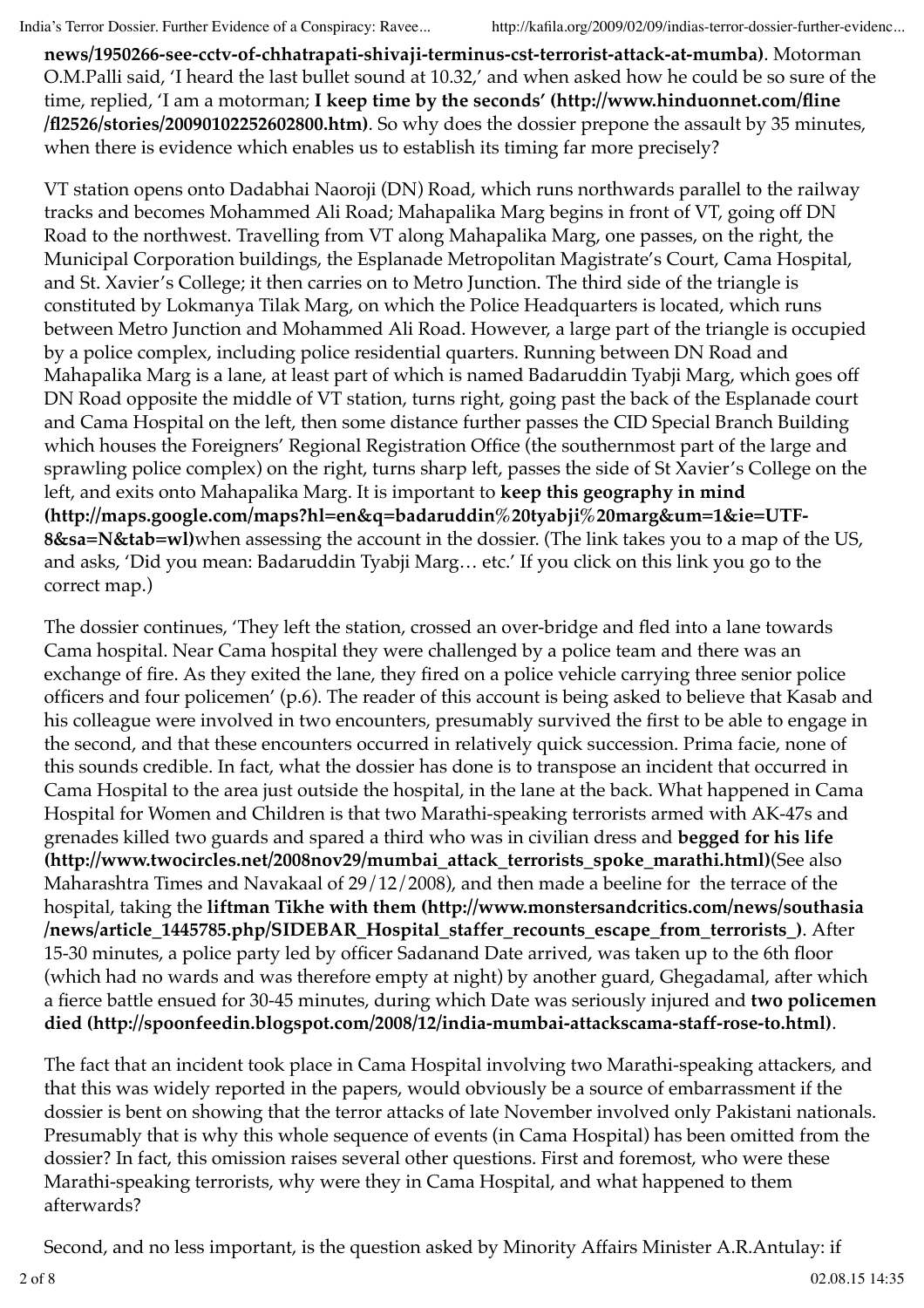India's Terror Dossier. Further Evidence of a Conspiracy: Ravee... http://kafila.org/2009/02/09/indias-terror-dossier-further-evidenc...

there was no hostage situation in the hospital, why was an officer of the rank of ATS Chief Karkare sent there, and not to the Taj, Oberoi or Nariman House, where battles would have been raging **by this time (http://www.expressindia.com/latest-news/Antulay-selfgoal-sees-a-Malegaon-mysteryin-Karkare-Mumbai-murder/399670/)**? According to constable Arun Jadhav, who is the only eyewitness cited in the dossier (p.6), Hemant Karkare and others were called to Cama only after Date was wounded and had to retreat, which could not have been before 23.40, and was possibly **somewhat later (http://www.indianexpress.com/news/witness-account-of-karkare-kamteand-salaskars-death/392181/)**.

This timing is corroborated by the account given by a government driver, Maruti Phad, who lived off the lane in which the officers were reportedly killed. He stated on NDTV that at 23.30 he received a call from his boss, the Medical Education Secretary, summoning him to Mantralaya. As he drove down the lane to Mahapalika Marg, there was firing, and he was hit in the hand by bullets. He had the presence of mind to duck and reverse rapidly, and when the car stopped, pretended to be dead. The last thing Mr Phad added as he concluded his account of this episode was, '**Karkare mere pichhe thha' (http://www.ndtv.com/convergence/ndtv/mumbaiterrorstrike**

**/Story.aspx?ID=NEWEN20080075496&type=News)**('Karkare was behind me'). Again, a proper investigation would have to reconstruct details from his eyewitness testimony. Here the suggestion seems to be that the killers of Karkare, whoever they were, were waiting at the corner outside St Xavier's College, and mistook Phad's vehicle for the one which Karkare was using.

In fact, the battle in which Karkare and his companions were reportedly killed was not at the exit of the lane but several yards before the exit, in front of the branch of Corporation Bank at the side of St Xavier's College, which bore the marks of several bullet-holes. If we accept that Kasab and Ismail conducted the massacre in VT, then they would have escaped from VT station, crossed the footbridge over DN Road and run along the lane going past the back of Cama Hospital around 22.40. If they were not involved in the attack inside Cama, what possible reason would they have for hanging around for at least an hour in a lane which is on the edge of a police complex and would have been full of cops by then due to the standoff at Cama, when they could have hijacked any number of cars from the main road (Mahapalika Marg) and escaped? Even in the event that they had been told Karkare was a target (extremely unlikely, since Karkare's revelations regarding the Samjhauta blasts (see below) had been welcomed in Pakistan), neither they nor their handlers in Pakistan could possibly have known that he would be coming down that lane an hour later. Give all this, it seems most unlikely that they could have been the killers of the police officers and constables killed in Badaruddin Tyabji Lane. Which leaves us with the crucial question: who killed Hemant Karkare?

A.R.Antulay was by no means alone in raising doubts about who exactly had killed Hemant Karkare, nor were such questions raised only by Muslims. Starting with an investigation into a terrorist attack in Malegaon in September 2008, Karkare had begun unearthing a terrorist network linked to Hindu extremist organisations with huge ramifications, some leading to military and bomb-making training camps and politicised elements in the army, others to religious figures like Sandhvi Pragyasingh Thakur and Dayanand Pandey, and yet others to organisations and political leaders affiliated to the BJP. These revelations confirmed an earlier enquiry by the ATS, which had linked Hindu extremist groups to several terrorist attacks in Maharashtra, but had never been followed up. One of the most potentially explosive discoveries was that a serving military intelligence officer, Lt.Col. Srikant Purohit, had procured 60 kg of RDX from government supplies, some of which was used in the terrorist attack on the Samjhauta Express (the India-Pakistan 'Understanding' train) in February 2007, in which 68 people were killed, the majority of them Pakistanis. Leading members of the BJP and Shiv Sena had vented open hostility against Karkare and the Malegoan investigation, demanded that he be removed from the case, organised support for the accused, and planned to hold a bandh against him on 1 December. Indeed, earlier on the 26th, an editorial in the Shiv Sena's Saamna attacked the investigation, and Karkare **received a death threat (http://www.expressindia.com/latest-**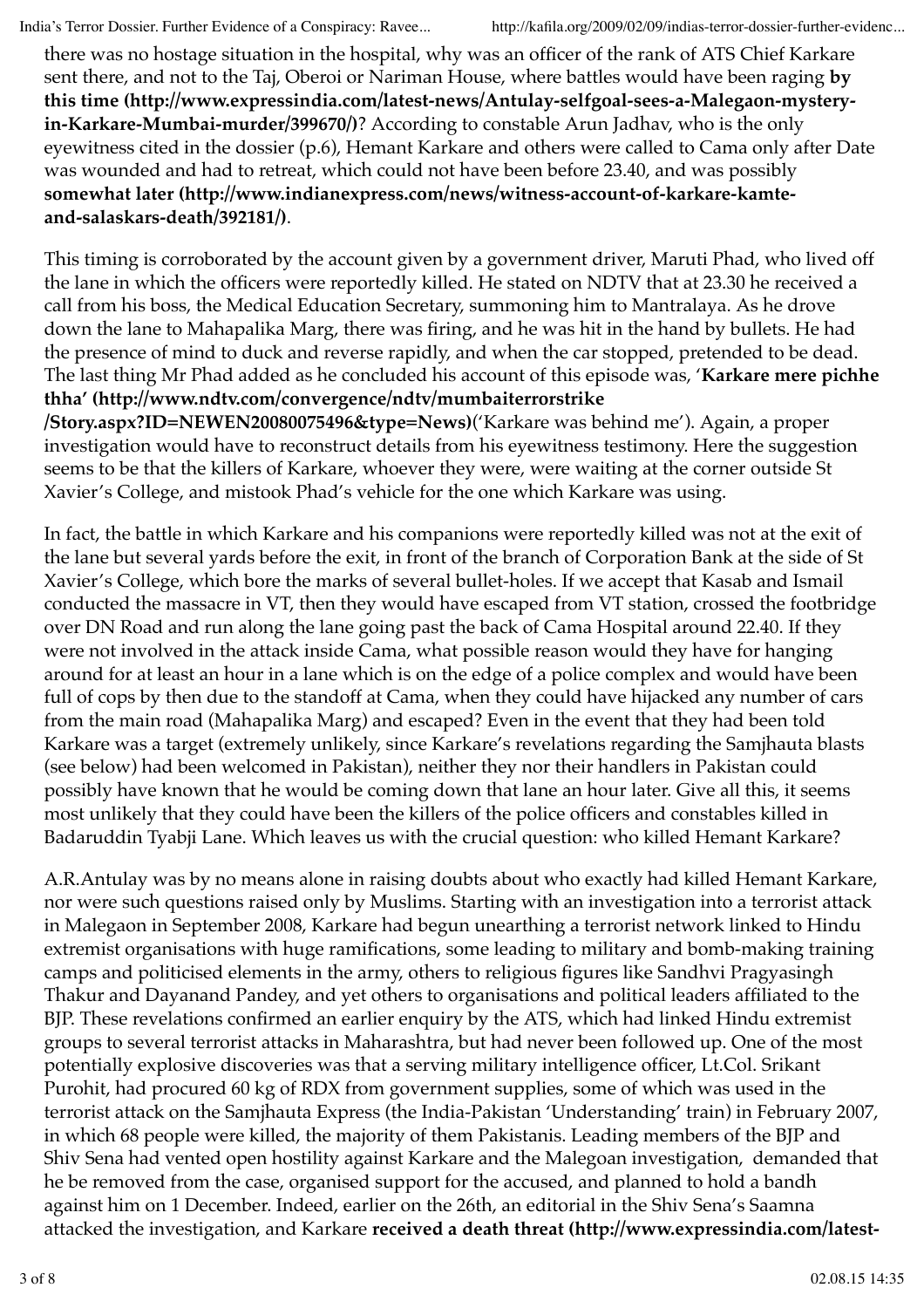#### **news/ATS-chief-Hemant-Karkare-dies-a-heros-death/391325/)**.

When someone who has been vilified and threatened with death is killed under mysterious circumstances, it is only logical to suspect those who had been conducting a campaign against him of having a hand in his death. The way the dossier constructs its narrative points in the same direction.

#### **Other Anomalies and Omissions**

According to Jadhav's original testimony, Kasab and Ismail hijacked the the police vehicle in which Karkare had been travelling and drove it first to Metro Junction, where they fired three rounds at **journalists and police vans (http://www.indianexpress.com/news/witness-account-of-karkarekamte-and-salaskars-death/392181/)**. There was indeed a shootout at Metro, captured on camera **by a TV crew (http://ibnlive.in.com/videos/79133/ats-chief-hemant-karkare-killed--his-last-pics.html)**, but there is no mention at all of this incident in the dossier. Why not? Again, the implication is that the terrorists involved in the incident at Metro were not Kasab and Ismail but members of the other group, who drove there after killing Karkare and his companions.

Secondly, the dossier mentions that the return journey to Pakistan was charted on the GPS instrument (p.22-23), yet the terrorists, unlike those who hijacked Indian Airlines flight IC-814 to Kandahar, made no attempt to use their hostages to secure their own or anyone else's escape. If, for example, they had announced, via the e-mail connection they used to claim the attacks for the 'Deccan Mujahideen', the names of some high-profile and foreign hostages, there would have been enormous pressure on the Indian government from family, friends and governments of the hostages to get them released. The fact that there was no such attempt suggests that this was a suicide mission; in which case, why was a return journey to Pakistan charted on the GPS when no one would be returning?

Thirdly, the intercepted calls cited in the dossier are emphatic that no Muslims should be killed (p.53, 54), yet in the carnage at VT station, 22 of the victims – well over one-third of the total – **were Muslims (http://www.pragoti.org/node/2720)**. The Walliullah family lost six members, and many of these victims would easily have been identified as Muslims from their appearance. This almost suggests that Muslims were deliberately being targeted: the exact opposite of what the Pakistani handlers had ordered! One possible explanation of this, also suggested by the fact that there were simultaneous attacks on the mainline and suburban sections of VT, is that there were two pairs of terrorists attacking the station, one of which was not from Pakistan.

Fourthly, it is clear from the translations of selected intercepted calls in the dossier (Annexure VII, p.51-54), that the cellphones of the terrorists were the main means by which they stayed in touch with their handlers and received instructions from them. What is not mentioned is that on 6 December, two people were arrested by the Kolkata police for supplying three SIM cards for these very cellphones: Tausif Rehman and Mukhtar Ahmed. Rehman was reported to have obtained the SIM cards in the name of deceased persons and other fake IDs, while Ahmed passed them on to LeT operatives.

Initially seen as a breakthrough in the investigation, the arrests soon became an embarrassment when it was discovered that Ahmed was an Indian intelligence operative who had infiltrated LeT. This incident has been used to make the charge that the whole Mumbai terrorist attack was a 'false flag' operation masterminded by Indian, US and **Israeli intelligence services (http://www.prisonplanet.com/arrest-provides-more-evidence-india-israel-and-the-us-behindmumbai-attacks.html)**. This seems far-fetched, but it certainly appears that something more sinister than a mere 'intelligence failure' on the part of Indian intelligence services is involved. What the SIM card episode and other reports suggest is that some parts of the Indian intelligence establishment had prior intimation that an attack was being planned. This prior intelligence was specific enough to identify seaside targets, in particular hotels. Hotel managements were in fact issued a general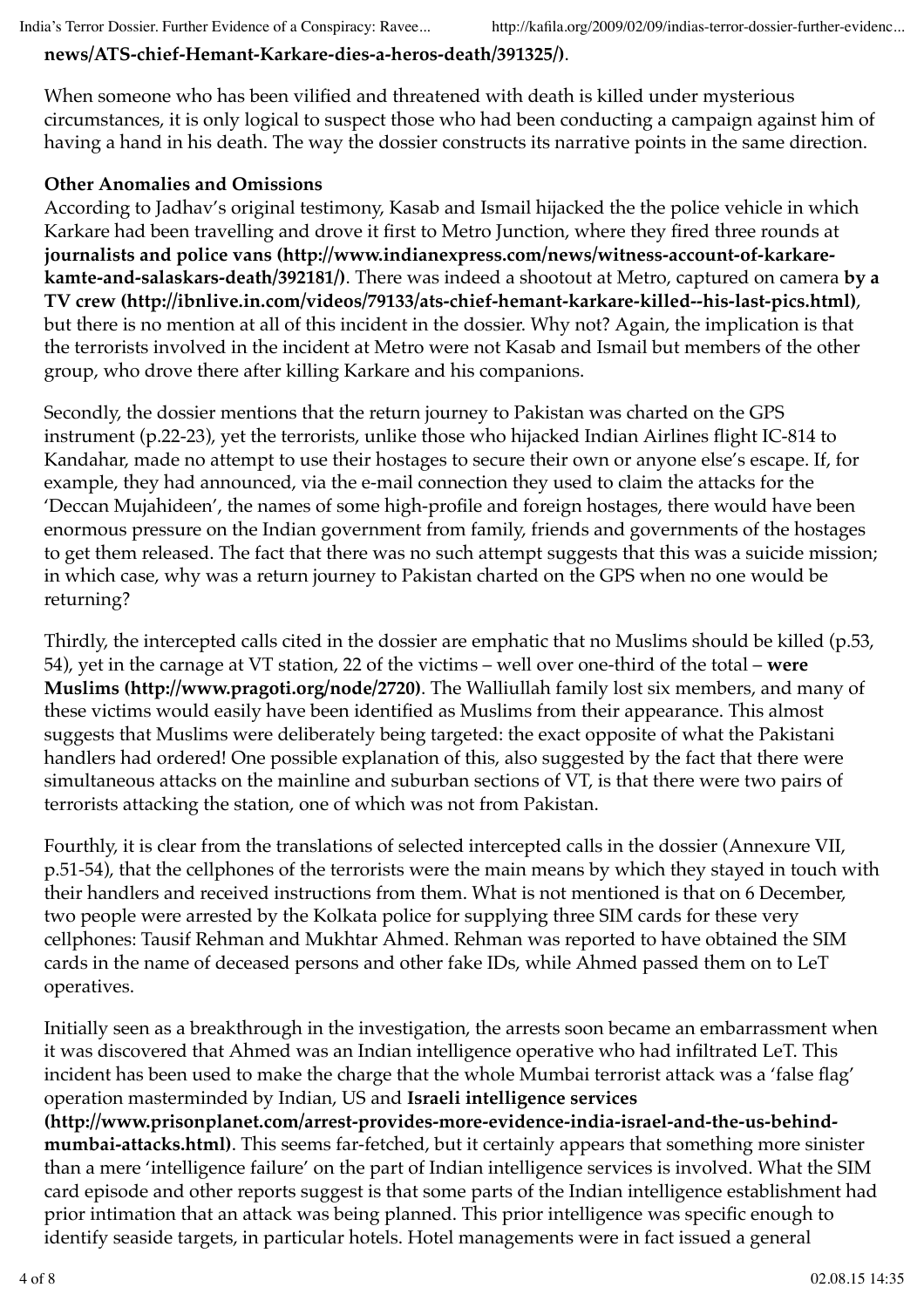security alert some weeks before the attacks. Despite this, no attempt was made to prevent the attacks.

A month after the attacks, the government of Maharashtra appointed a two-member enquiry committee consisting of former Union Home Secretary Ram Pradhan and retired Indian Police Service officer V.Balachandran to investigate the occurrence of the terrorist attack and management of the ensuing crisis by the state administration. One hopes that these professionals will look at the evidence in its totality, sifting the more reliable pieces of information from those which are either patently false or contrived in some way.

#### **Conspiracy Theories versus Supernatural Explanations**

Most people react negatively to conspiracy theories. It is as if, when you are a child, someone tells you that your mother or father is a criminal: the first response is denial, even if you know in your heart of hearts that there is something in the accusation. From this comes the stereotype of 'conspiracy theorists' as crackpots.

Yet there are occasions when the conspiracy theory makes sense, and it is those who deny it who have to resort to supernatural explanations. A famous case is the assassination of President John F. Kennedy. The Warren Commission, set up to enquire into the assassination, came out with the theory that he was killed by a lone assassin, Lee Harvey Oswald, who was subsequently himself assassinated. But several books, as well as Oliver Stone's film JFK, showed that the official version rested on the assumption of three bullets fired from the same location, one of which changed direction more than once, went through President Kennedy and Governor Connally, and emerged in an almost pristine condition. Against this 'magic bullet' theory, the alternative explanation – that there was more than one assassin – sounds more plausible, especially given eyewitness accounts that there were more than three shots, and that they came from different directions. But the failure to pursue this line of investigation strongly suggests a conspiracy, and a large number of Americans believe in it.

Closer to our time, the 9/11 Commission report gave rise to considerable criticism in the US; by November 2008, there were apparently some 150 million web pages devoted to 9/11 conspiracy theories, several books had been written, and a large number of Americans believed the attack had been an 'inside job' designed to provide a pretext for military attacks on Afghanistan and Iraq [16]. (For these people, incidentally, the claim that '26/11 was India's 9/11′ would mean that the Indian state is implicated in the Mumbai attacks!) It would be hard to prove that all these people are crackpots: many are scholars, pilots, architects, engineers and other professionals with specialised knowledge, as well as eyewitnesses.

(See, for example, **http://bushstole04.com/ (http://bushstole04.com/)** , **http://www.911truth.org/ (http://www.911truth.org/)** , and other websites that come up if you type '9/11 truth' into Google.)

One of the criticisms related to the claim that it was the fire generated by the planes crashing into the WTC towers that led to their collapsing on their own footprint. Never before or since has fire led to buildings collapsing in this way, they argue, whereas this is exactly what happens when a controlled demolition takes place. They clinch the argument by referring to WTC Tower 7, which collapsed on its footprint without even being hit by a plane. Controlled demolitions imply that explosives had been laid beforehand, and that evidence for them was covered up afterwards: i.e., a conspiracy. But, like the JFK assassination, this is a case where the conspiracy theory complies with the laws of nature whereas the official version does not.

It is not necessary to allege that the government or head of state is involved in a conspiracy: it would be absurd, for example, to suspect that President Kennedy was involved in a conspiracy to assassinate himself. All that is required is that some elements in the state are involved. So what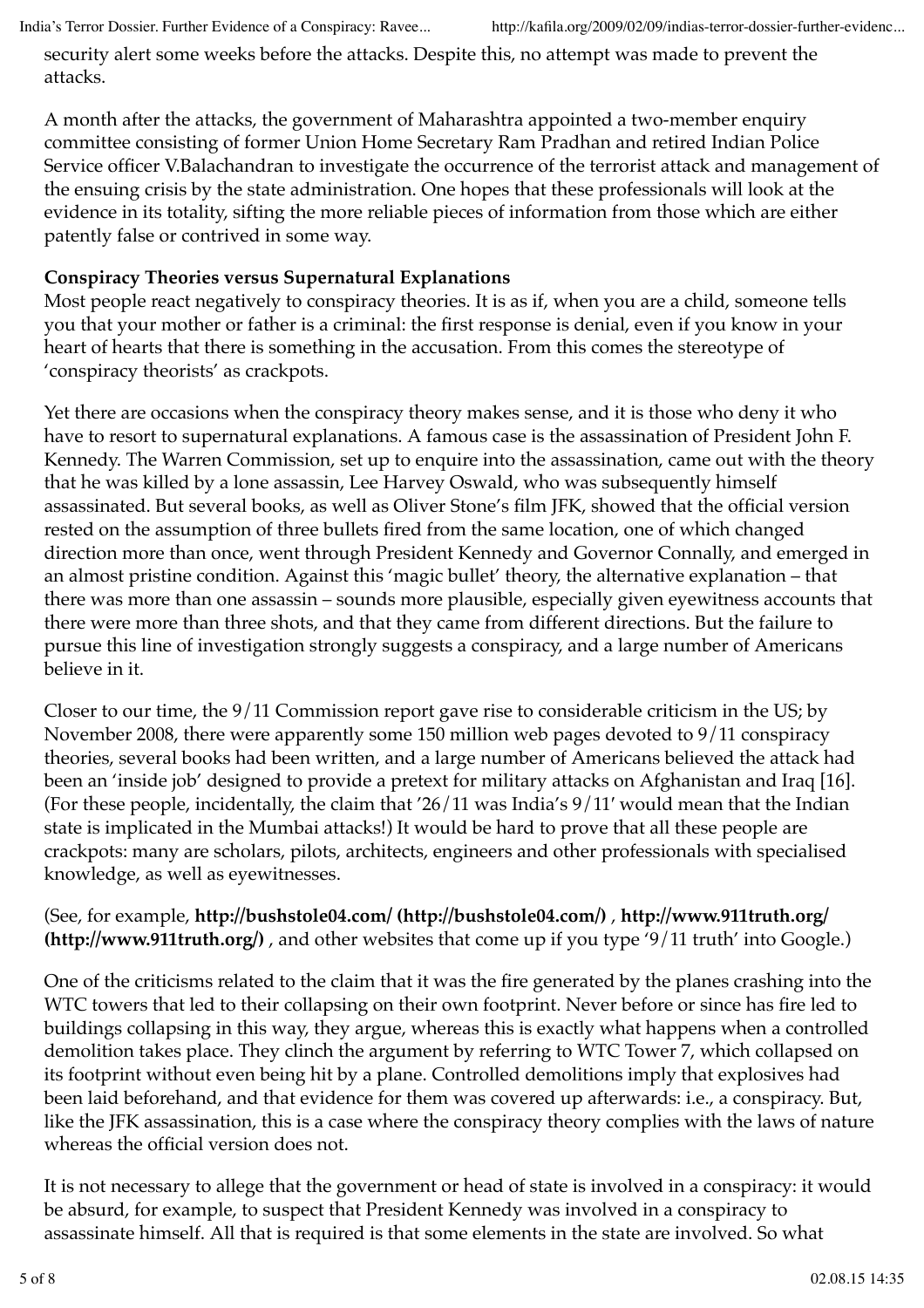would a conspiracy theory of the Bombay terrorist attacks look like? One hypothesis is that Hindu nationalist elements in the Indian state had fairly precise intelligence of the planned terrorist attacks in Bombay, but instead of acting to prevent them, decided to enhance them instead, by adding more terrorists to the operation at VT, putting bombs in the taxis which blew up at Dockyard Road and Vile Parle, and positioning gunmen throughout the area, including Cama and the vicinity of the Metro.

Why would they have conspired in this way? Two reasons. The first and most pressing reason was that Hemant Karkare was rapidly uncovering just how extensive their network was, and how deeply they were implicated in a large number of terrorist attacks which had previously been attributed to Muslim jihadi groups. He had to be stopped at all costs, but an obvious murder by Hindutva terrorists could lead to a backlash against them. A terrorist attack by Pakistanis provided the perfect cover for the assassination. The second reason was that several Assembly elections were pending, and the BJP would be able to take advantage of the attack to accuse the UPA of being 'soft on terrorism'. In fact, the disappointment and dismay of BJP leaders after the election results came out was very evident, when they discovered that they had not gained as much as they hoped from the Mumbai attacks. But this disappointment was offset by the elimination of Karkare. The Minister of External Affairs, Prime Minister, Defence Minister, etc. immediately blamed 'Pakistan' for the attack, and the whole discourse of the media, which had been following the Malegaon case, shifted decisively back to 'terrorists from Pakistan'.

This 'conspiracy theory' is able to explain several things which remain unexplained in the 'official version', for example:

(a) why, despite prior intelligence of the attacks, nothing was done to prevent them;

(b) the Cama Hospital incident involving Marathi-speaking terrorists, and the outbreak of firing and general mayhem at Metro Junction;

(c) the carnage at VT, where far more people were killed than at any other location, and the high proportion of Muslims killed there (contrary to the instructions given to the main group of terrorists); and

(d) last but not least, the murder of Hemant Karkare at a time when Pakistani terrorists could only have been present at that location if time had stood still during the hour or more when the battle at Cama Hospital was raging.

#### **Providing Justice to the Victims and Security to the Public**

The main requirement for providing justice to the victims of the attack is to identify and punish all those involved in perpetrating it. This should be done in a manner that satisfies the requirements of the law. The Lockerbie case, which involved a terrorist attack on a plane over Scotland, victims from the US, UK and France, and accused from Libya, was tried by a Scottish court sitting in The Hague. A similar model would be ideal in this case: trial by an Indian court, since the attack took place in India and most of the victims were Indian, but in The Hague, since there were also victims from fifteen other countries (see p.14 of the dossier) and the accused are from Pakistan. It is especially important to have transparent legal proceedings that conform to international standards in order to help ensure that the case is conducted to the satisfaction of all parties, and also help to defuse the tension between Pakistan and India.

The broader aim of providing security to the public requires that members of terrorist networks in both countries should be rounded up and put behind bars. It is good that the international community is putting pressure on the government of Pakistan to do this in their country, and it is essential that this pressure should be sustained till results are achieved. As long as the Pakistan-based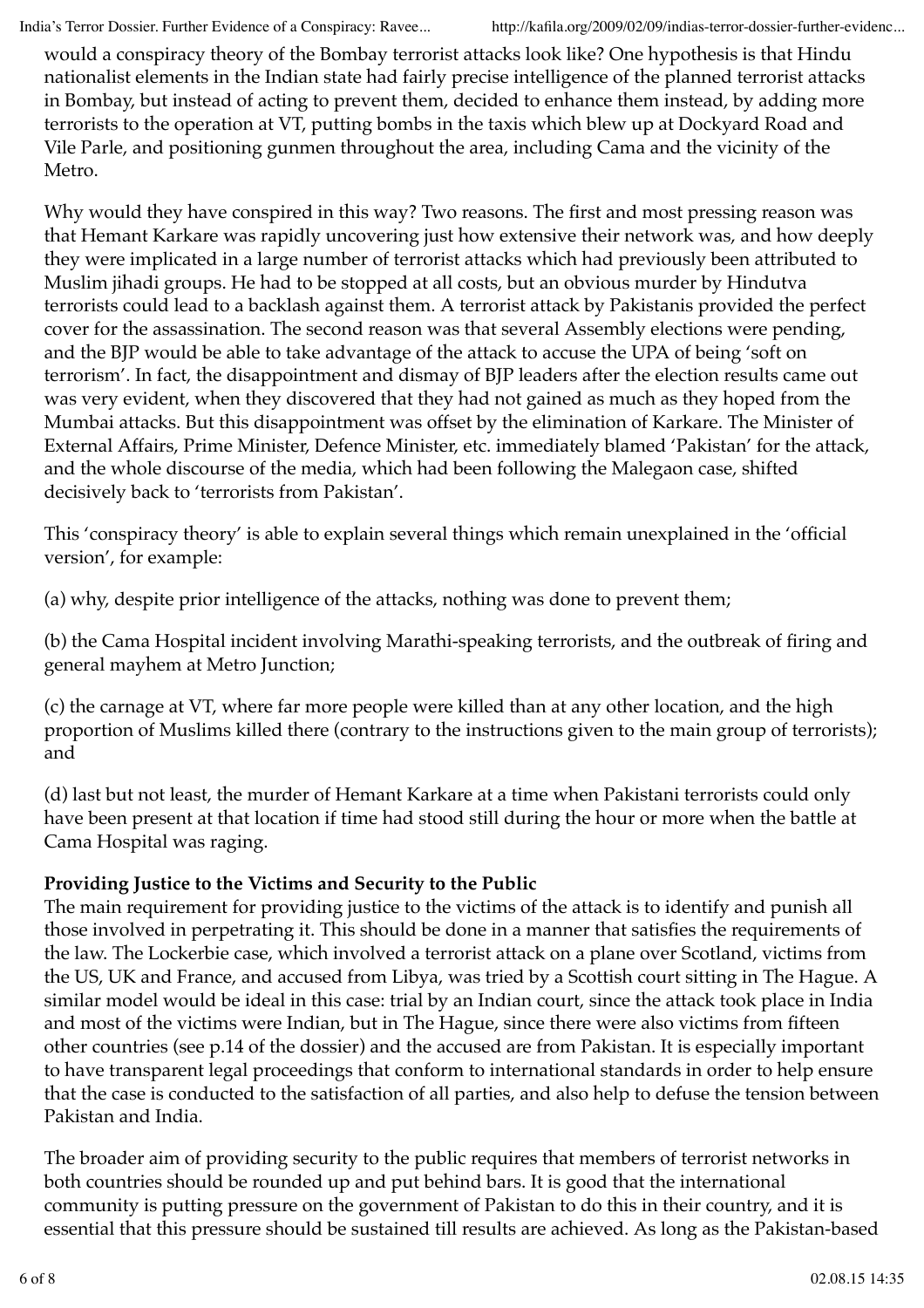terror networks remain intact, further strikes cannot be ruled out, and these could have catastrophic political consequences for the subcontinent. But focusing simply on those networks will not, by itself, provide safety to us in India. Our security in addition requires the government here to eliminate terrorist networks in this country, including Hindutva ones. It is heartening that the ATS is proceeding with the prosecution of the Malegaon blast accused, and has presented the 4250-page charge-sheet that Hemant Karkare risked his life to work on, although it remains to be seen whether convictions will follow or the accused will be acquitted on some pretext. But even if there are convictions, that is not enough; Karkare was only able to uncover the tip of the iceberg before he was struck down, and a great deal more remains to be done. If it is not, we can predict with a fair degree of certainty that the Hindutva terrorists would strike again before the Lok Sabha elections, and the parties that are linked to the terrorists would use the opportunity to accuse the UPA of being 'soft on terrorism' in order to come to power. If they succeed, we could be faced with the horrific prospect of a military conflict between India and Pakistan that escalates into nuclear war.

*from →* Government*,* Identities*,* Images*,* Media politics*,* Politics*,* Violence-Conflict

- 7 Comments leave one  $\rightarrow$
- **saami PERMALINK** 1. **February 9, 2009 1:53 PM** Blame it on the Hindus folks.

#### REPLY

**ipsita21 PERMALINK** 2.

#### **February 11, 2009 1:00 AM**

this post reflects the views of the pakistani journalsts…….they can be seen on you tube.i thought people this side of the border had better intelligence.

Of course there was prior intelligence, there is always prior intelligence, like delhi blasts, etc. but the attackers are never caught before hand!!the intelligence said, that people would be coming via the sea.however, the hotel was asked to arrange it own security .only one gun man was provided.

even the UP police who had caught people belonging to SIMI, had in their possession, the entire route map , that these terrorists were to take.He was the reci guy.But due to no one agency handling these incidents, the matter never came to light.It was in the papers later, also in the news.The men were SIMI.

as for muslims being killed at VT, there were reports of 2 iraqi women at oberoi, who showed their passports, and were let off….so there were cases, where muslims were let off..am guessing…the author of the article, "missed" that bit of news.

The inspector in question, who was killed, was incharge of the malegaon blasts later, he was earlier incharge of all the other blasts that have occured inbombay.He was on the hit list of SIMI.

one of the inspectors killed in the sumo , his wife is a lawyer.she has already her own investigation, about who killed whom, and when and how.it was in the paper and the news.It was kasab and the other man.These two were later shot at in an octavia

#### REPLY

#### **nikhil PERMALINK** 3.

#### **February 23, 2009 5:04 PM**

yes, we are the masterminds everywhere..and you seem to give much more credit to our intelligence agencies than they deserve…a point by point rebuttal of these theories can be made.. and please stop listening to dunderheads like zaid hamid..i would point out here that i dont care who did it as long as those bastards hang by thier balls, such theories serve little purpose than creating more bad blood.